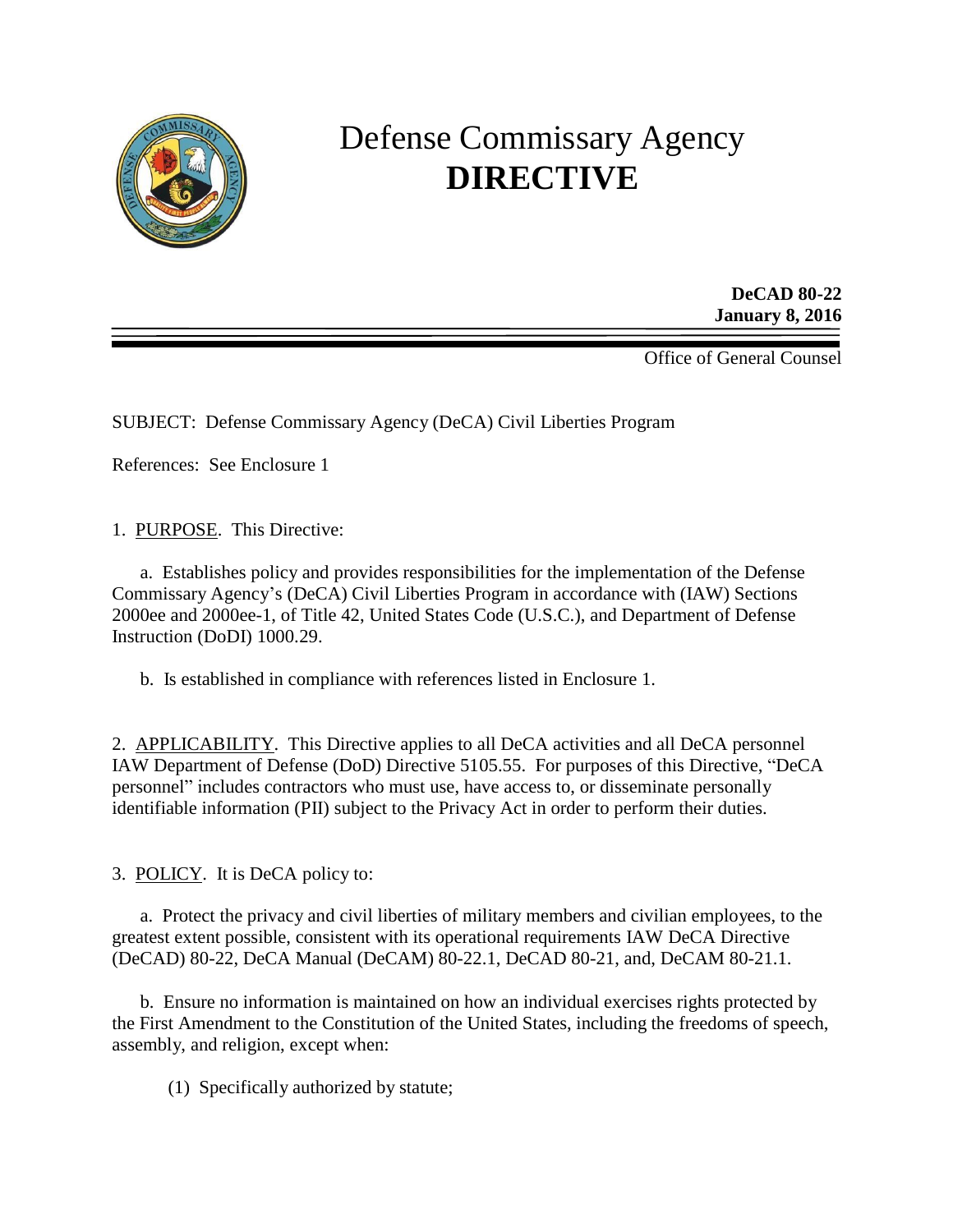(2) Expressly authorized by the individual, group of individuals, or association on whom the record is maintained; or

(3) The record is pertinent to and within the scope of an authorized law enforcement, intelligence collection, or counter intelligence activity.

c. Receive, investigate, respond to, and redress complaints from individuals who allege that DeCA violated their privacy or civil liberties IAW Sections 2000ee and 2000ee-1, of Title 42, U.S.C., DoDI 100.29, DoDD 5105.55, DeCAD 80-22, DeCAM 80-22.1, DeCAD 80-21, and DeCAM 80-21.1.

d. Prohibit reprisals or the threat of reprisals against individuals who make complaints or disclose information that indicates a possible violation of privacy protections or civil liberties in the administration of the programs and operations of DeCA. No reprisals or threat of reprisals shall be taken by any DeCA employee in a position to take such actions, unless the complaint was made or the information was disclosed with the knowledge that it was false or with willful disregard for its truth or falsity.

## 4. RESPONSIBILITIES.

a. Director, DeCA. The Director shall:

(1) Consider privacy and civil liberties when proposing, developing, or implementing laws, regulations, policies, procedures, or guidelines related to DeCA's mission.

(2) Periodically investigate and review DeCA actions, policies, procedures, guidelines, and related laws and their implementation to ensure that DeCA is considering appropriate privacy and civil liberties.

(3) Ensure that DeCA has adequate procedures to receive, investigate, respond to, and redress complaints from individuals who allege that DeCA violated their privacy or civil **liberties** 

(4) In providing advice on proposals to retain or enhance a particular governmental power, consider whether DeCA has established that:

liberties. (a) The need for the power is balanced with the need to protect privacy and civil

(b) There is adequate supervision of the use by DeCA of the power to ensure protection of privacy and civil liberties.

power. (c) There are adequate guidelines and oversight to properly confine the use of the

2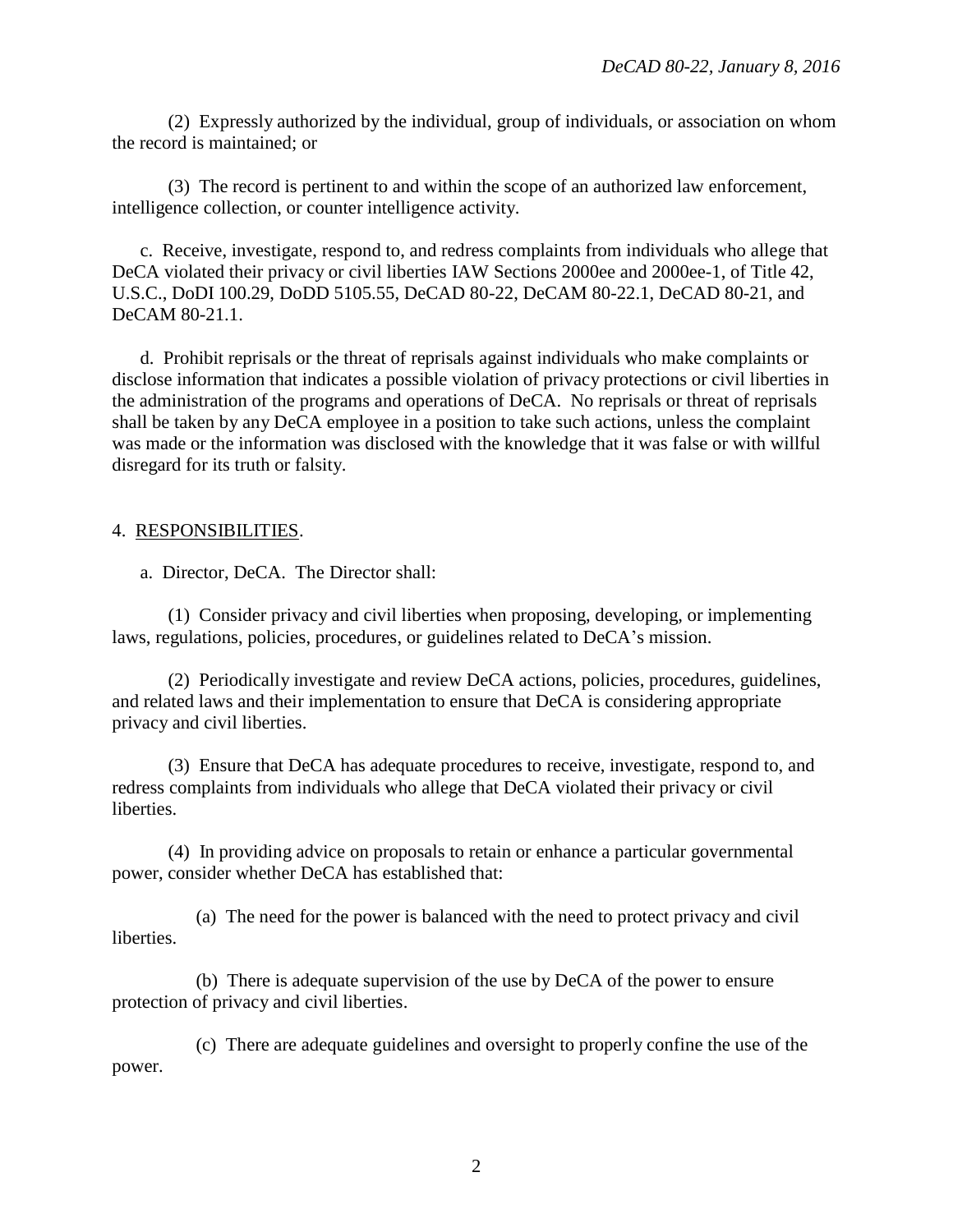(5) Ensure DeCA employees are trained, as appropriate, regarding the protection of privacy and civil liberties.

(6) Submit reports as directed by the Defense Privacy and Civil Liberties Division (DPCLD) IAW Sections 2000ee and 2000ee-1, of Title 42, U.S.C. and DoDI 1000.29.

b. General Counsel, DeCA. The DeCA Office of General Counsel (OGC) shall:

(1) Serve as the DeCA Chief Civil Liberties Officer (CCLO).

(2) Designate a civilian employee to serve as the DeCA primary Civil Liberties Point of Contact (Civil Liberties point of contact (POC)).

(3) Assist the Director, DeCA, in carrying out his responsibilities set forth in paragraph 4.a. above.

(4) Provide advice and assistance on all legal matters arising out of, or incident to, the DeCA Civil Liberties Program.

(5) Review, in consultation with the Civil Liberties POC, allegations of privacy and civil liberties violations and provide support to the investigation of those allegations as appropriate.

(6) Consult with and advise management officials on appropriate penalties and disciplinary action for substantiated misconduct by employees in violation of this instruction and coordinate recommended actions with Human Resources (HR).

(7) Provide guidance and assistance to investigators on requirements and protocol for conducting investigations into privacy and civil liberties violations, involved individuals' due process rights, and writing the investigative report or memorandum of record.

(8) Investigate, in accordance with established OGC processes and procedures, complaints of violations of privacy and civil liberties determined to be within the scope of the GC's responsibilities.

c. Civil Liberties POC. The DeCA Civil Liberties POC shall:

(1) Review complaints of violations that may be privacy or civil liberties-related to determine if the complaints are valid.

(2) Refer valid complaints of privacy or civil liberties violations to the appropriate office for investigation and, if possible, provide resolution. The appropriate offices to investigate and, if possible, resolve complaints of violations of privacy or civil liberties are the DeCA Equal Employment Office (EEO), the DeCA Office of Inspector General (IG), DeCA HR Directorate, the DeCA Privacy Officer, the DeCA OGC, or inquiry or investigating officers appointed to conduct an inquiry or investigation IAW DeCAD 80-12.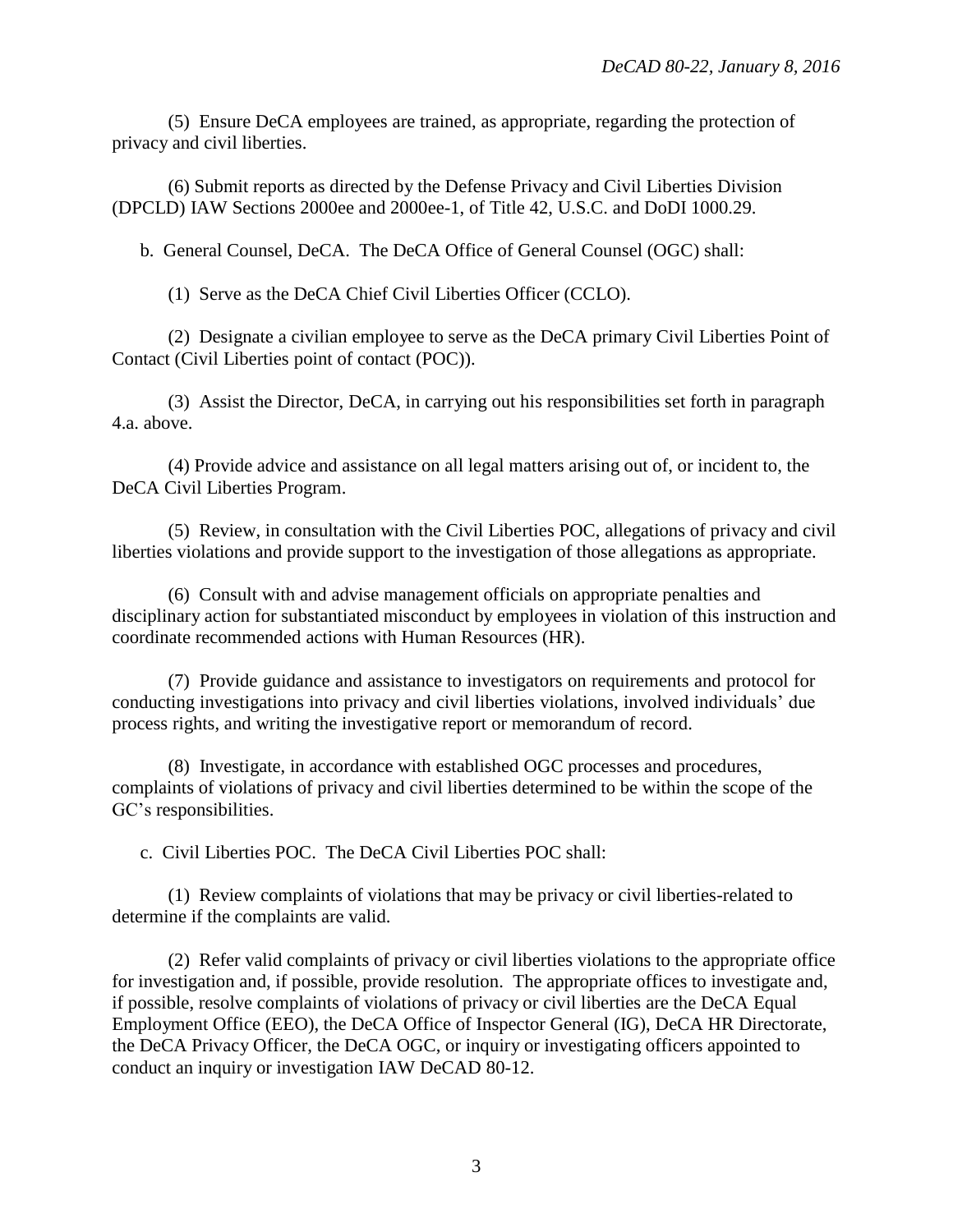(3) Assist the Director, DeCA in submitting reports as directed by the DPCLD IAW Sections 2000ee and 2000ee-1, of Title 42, U.S.C and DoDI 1000.29.

d. Civil Liberties Complaint Processors. DeCA Civil Liberties Complaints Processors shall:

(1) Complete Civil Liberties Complaint Processor training.

(2) Review complaints received from individuals who allege that DeCA violated their privacy or civil liberties and refer those complaints to the Civil Liberties POC for a determination of validity.

(3) Investigate complaints of privacy or civil liberties violations from individuals referred to a processor by the Civil Liberties POC IAW the procedures used by that office for investigation of complaints, prepare a report summarizing the findings and conclusions of the investigation, and provide that report to the Civil Liberties POC.

(4) Maintain records of complaints of privacy or civil liberties violations and investigation IAW DeCA Records Retention Schedules.

(5) Provide reports to the Civil Liberties POC on a periodic basis specifying the number of complaints received and investigated by that office.

e. Director, Equal Employment Opportunity, DeCA. The Director, DeCA EEO shall:

(1) Appoint a Civil Liberties Complaint Processor.

(2) Refer complaints of violations that may be privacy or civil liberties-related to the Civil Liberties POC for review to determine if the complaints are valid.

(3) Upon referral of valid complaints of privacy or civil liberties violations by the Civil Liberties POC, investigate and, if possible, resolve those complaints IAW established EEO processes and procedures.

(4) Maintain records of complaints of privacy or civil liberties violations and investigation IAW DeCA Records Retention Schedules.

(5) Periodically provide the Civil Liberties POC with reports as necessary in order to carry out the Civil Liberties POC responsibility of assisting the Director, DeCA, in submitting reports as directed by DPCLD IAW Sections 2000ee and 2000ee-1, of Title 42, U.S.C. and DoDI 1000.29.

(6) Consider privacy and civil liberties when proposing, developing, or implementing laws, regulations, policies, procedures, or guidelines related to DeCA's mission, and refer all publications, issuances, policy letters, and operational guidance to the Civil Liberties POC to review for consideration of the effect on the DeCA Civil Liberties Program.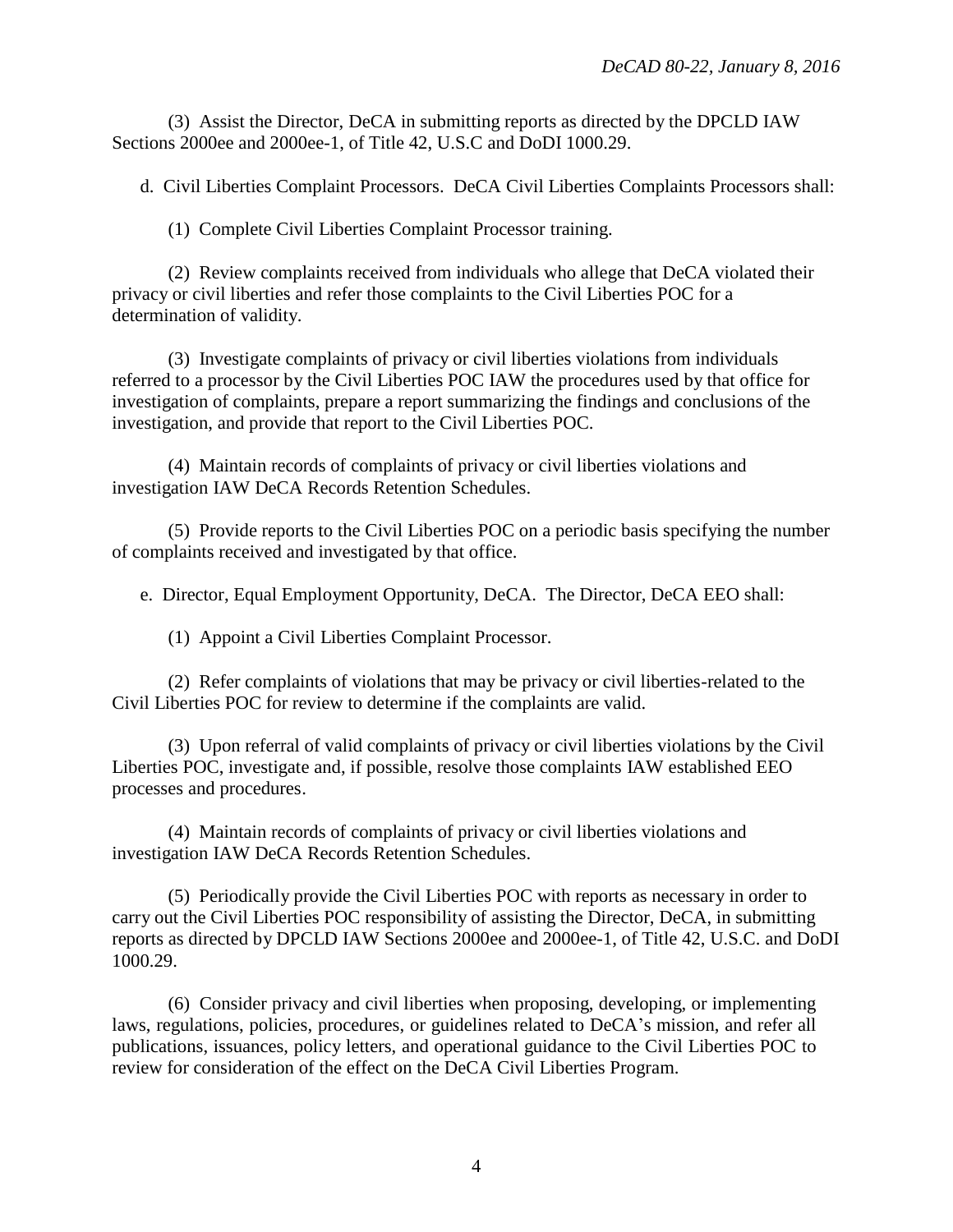f. Director, Human Resources Directorate. The Director, DeCA HR shall:

(1) Appoint a Civil Liberties Complaint Processor.

(2) Refer complaints of violations that may be privacy or civil liberties-related to the Civil Liberties POC for review to determine if the complaints are valid.

(3) Upon referral of valid complaints of privacy or civil liberties violations by the Civil Liberties POC, investigate and, if possible, resolve those complaints IAW established HR processes and procedures,

(4) Maintain records of complaints of privacy or civil liberties violations and investigation IAW DeCA Records Retention Schedules.

(5) Consult with and advise management officials on appropriate penalties and disciplinary actions for substantiated misconduct and coordinating recommended actions with OGC.

(6) Periodically provide the Civil Liberties POC with reports as necessary in order to carry out the Civil Liberties POC responsibility of assisting the Director, DeCA, in submitting reports as directed by DPCLD IAW Sections 2000ee and 2000ee-1, of Title 42, U.S.C. and DoDI 1000.29.

(7) Consider privacy and civil liberties when proposing, developing, or implementing laws, regulations, policies, procedures, or guidelines related to DeCA's mission, and refer all publications, issuances, policy letters, and operational guidance to the Civil Liberties POC to review for consideration of the effects on the DeCA Civil Liberties Program.

g. Inspector General, DeCA. The DeCA IG shall:

(1) Appoint a Civil Liberties Complaint Processor.

(2) Refer complaints of violations that may be privacy or civil liberties-related to the Civil Liberties POC for review to determine if the complaints are valid.

(3) Upon referral of valid complaints of privacy or civil liberties violations by the Civil Liberties POC, investigate and, if possible, resolve those complaints IAW established IG processes and procedures.

(4) Maintain records of complaints of privacy or civil liberties violations and investigation IAW DeCA Records Retention Schedules.

(5) Periodically provide the Civil Liberties POC with reports as necessary in order to carry out the Civil Liberties POC responsibility of assisting the Director, DeCA in submitting reports as directed by DPCLD IAW Sections 2000ee and 2000ee-1, of Title 42, U.S.C. and DoDI 1000.29.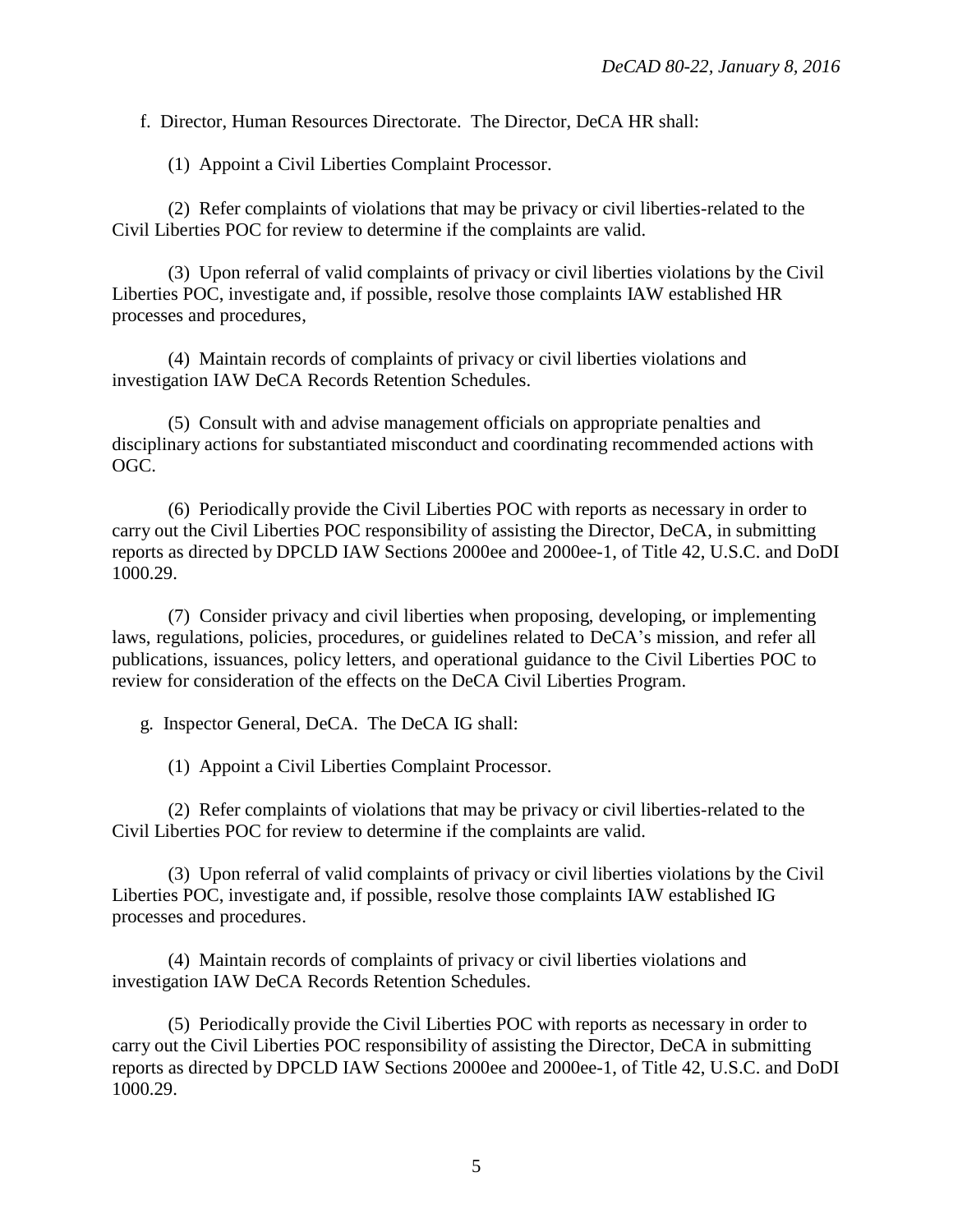(6) Consider privacy and civil liberties when proposing, developing, or implementing laws, regulations, policies, procedures or guidelines related to DeCA's mission, and refer all publications, issuances, policy letters, and operational guidance to the Civil Liberties POC to review for consideration of the effects on the DeCA Civil Liberties Program.

h. Other Functional Process Owners (FPOs), Staff Offices, Area Directors, Zone Managers, Store Managers, Central Meat Processing Plant (CMPP), and Central Distribution Center (CDC) Managers. Other FPOs, Special Staff Groups, Area Directors, Zone Managers, Store Managers, CMPP, and CDC Managers shall:

(1) Monitor complaints received by their respective departments, offices and divisions for potential privacy or civil liberties-related matters, and refer those complaints to the Civil Liberties POC.

(2) Consider privacy and civil liberties when proposing, developing, or implementing laws, regulations, policies, procedures, or guidelines related to DeCA's mission, and refer all publications, issuances, policy letters, and operational guidance to the Civil Liberties POC for review for consideration of the effect on the DeCA Civil Liberties Program.

i. Supervisors and Managers. Each supervisor and manager shall be responsible for the following:

(1) Always projecting appropriate professional behavior to foster and promotes a work environment free from privacy and civil liberties violations.

(2) Reassuring employees who raise privacy and civil liberties violations to them that confidentiality, to the extent possible, will be maintained.

(3) Informing employees who raise privacy and civil liberties violations to them that this Directive strictly prohibits retaliation, and ensuring that substantiated retaliation claims result in the appropriate disciplinary action.

(4) Taking prompt and appropriate corrective, remedial, or disciplinary action against subordinate personnel who have engaged in misconduct that violates this instruction.

(5) Referring complaints they have received to the Civil Liberties POC when privacy or civil liberties violations have been alleged.

(6) Ensuring that all DeCA employees receive Civil Liberties Awareness training at least triennially.

j. All DeCA Employees and Contractors. All DeCA employees and contractors shall:

(1) Act professionally and refrain from engaging in acts that may violate another individual's privacy or civil liberties.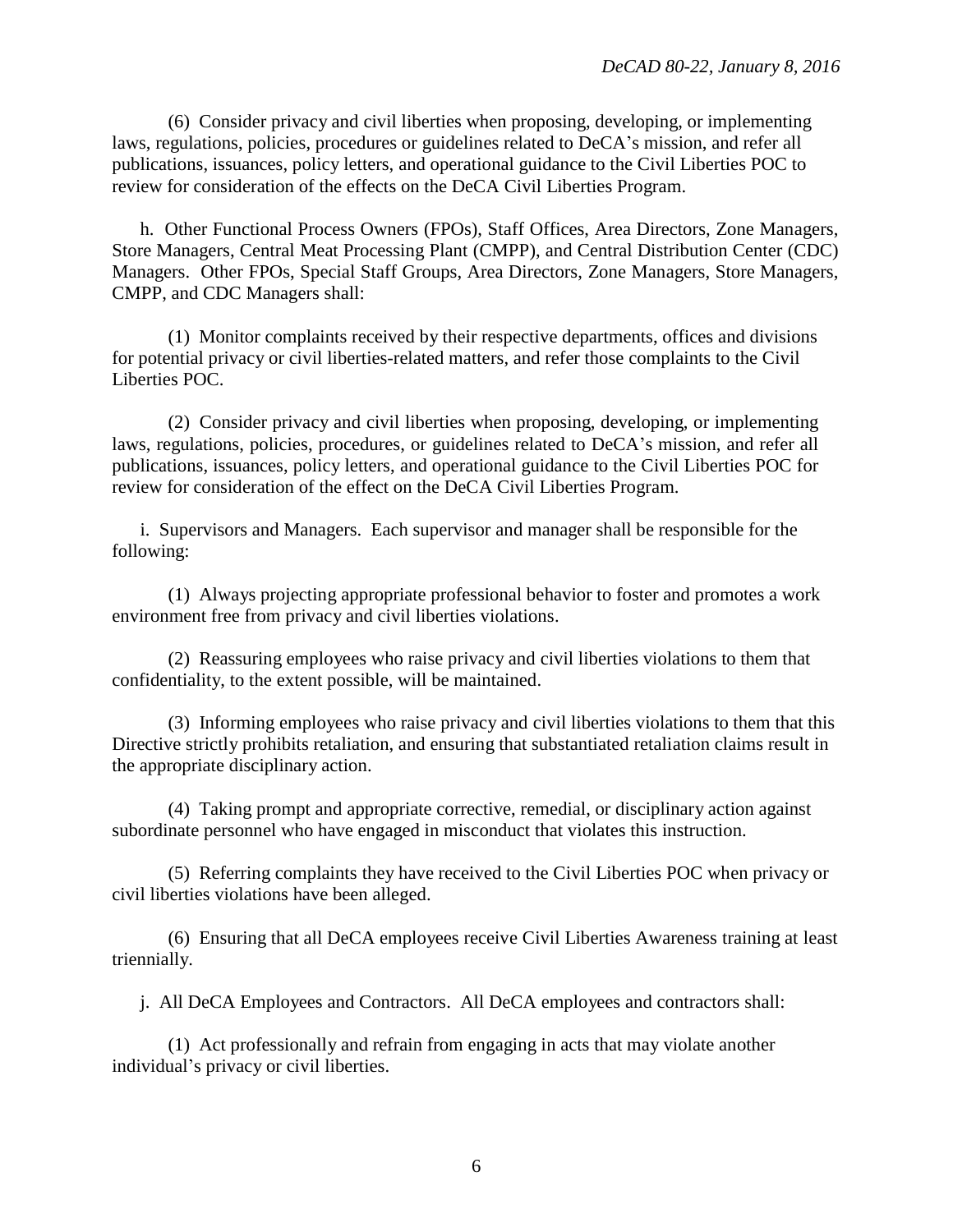(2) Complete Civil Liberties Workforce Awareness training as specified in DeCAM 80-22.1.

(3) Become familiar with the provisions of Sections 2000ee and 2000ee-1, of Title 42, U.S.C. and DoDI 1000.29, comply with all requirements of this Directive, and cooperate with any investigation under this Directive and DeCAM 80-22.1.

(4) Promptly report suspected violations of privacy and/or civil liberties to the Civil Liberties POC.

5. MANAGEMENT CONTROL SYSTEM. This Directive contains internal management control provisions that are subject to evaluation and testing as required by DeCAD 70-2.

6. RELEASABILITY. **Unlimited** - **Cleared for public release**. This Directive is available on DeCA's Internet Web site, [www.commissaries.com.](http://www.commissaries.com/)

7. EFFECTIVE DATE. This Directive is effective January 8, 2016.

 $2226$ 

Timothy C. Ford Chief, Executive Services Division

Enclosures References Glossary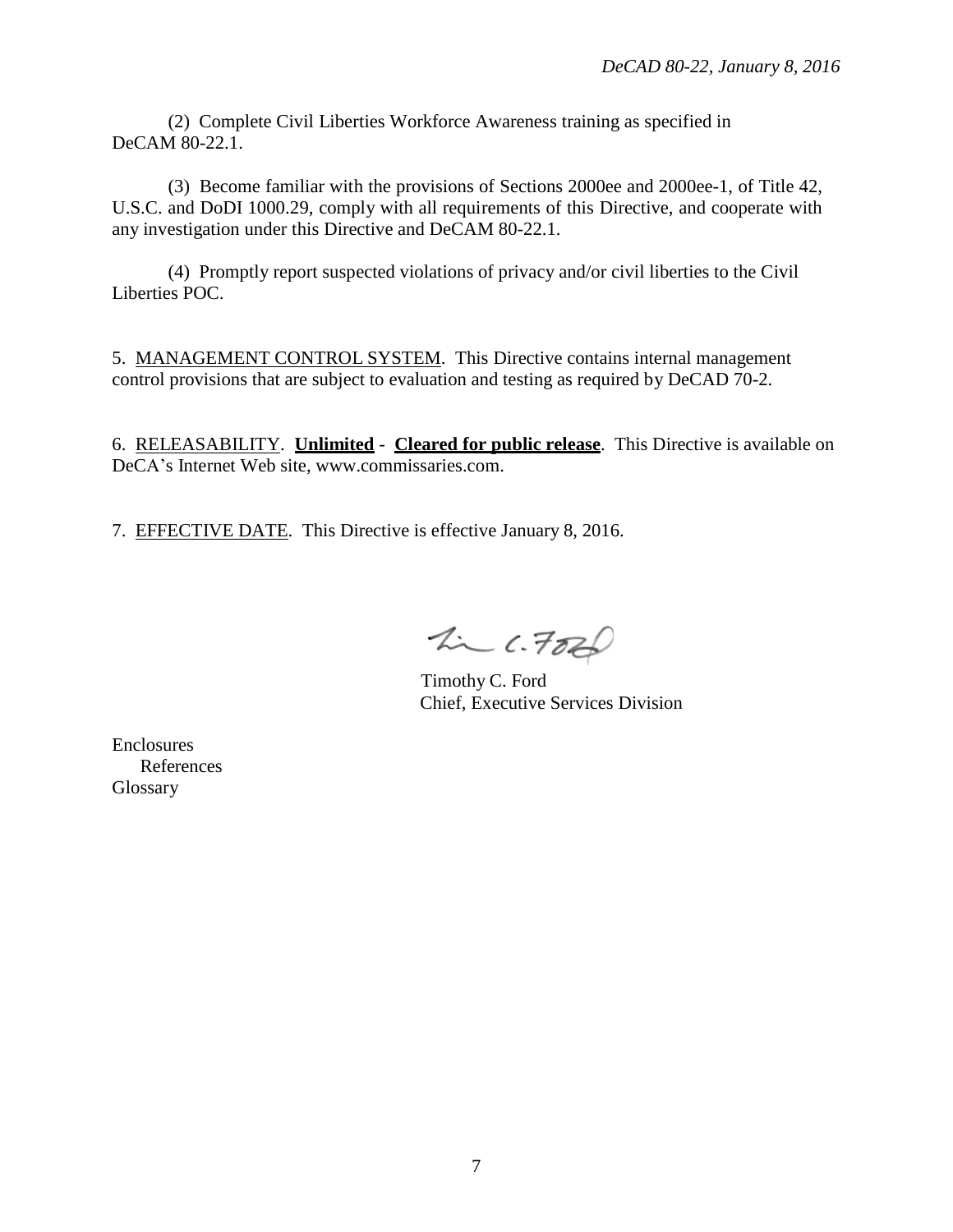### **ENCLOSURE 1**

#### **REFERENCES**

DeCAD 70-2, "Internal Control Program," December 17, 2007 DeCAD 80-12, "Procedures for Investigating Officers," January 21, 1994 DeCAD 80-22, "DeCA Civil Liberties Program," December 18, 2015 DeCAD 80-21, "Privacy Act Program," April 15, 2010 DeCAM 80-22.1, "DeCA Civil Liberties Program Manual," December 18, 2015 DeCAM 80-21.1, "Privacy Act Program Manual," May 18, 2010 DoD Instruction 1000.29, "DoD Civil Liberties Program," November 26, 2014, as amended DoD Directive 5105.55, "Defense Commissary Agency (DeCA)," March 12, 2008 United States Code, Title 42, Sections 2000ee and 2000ee-l